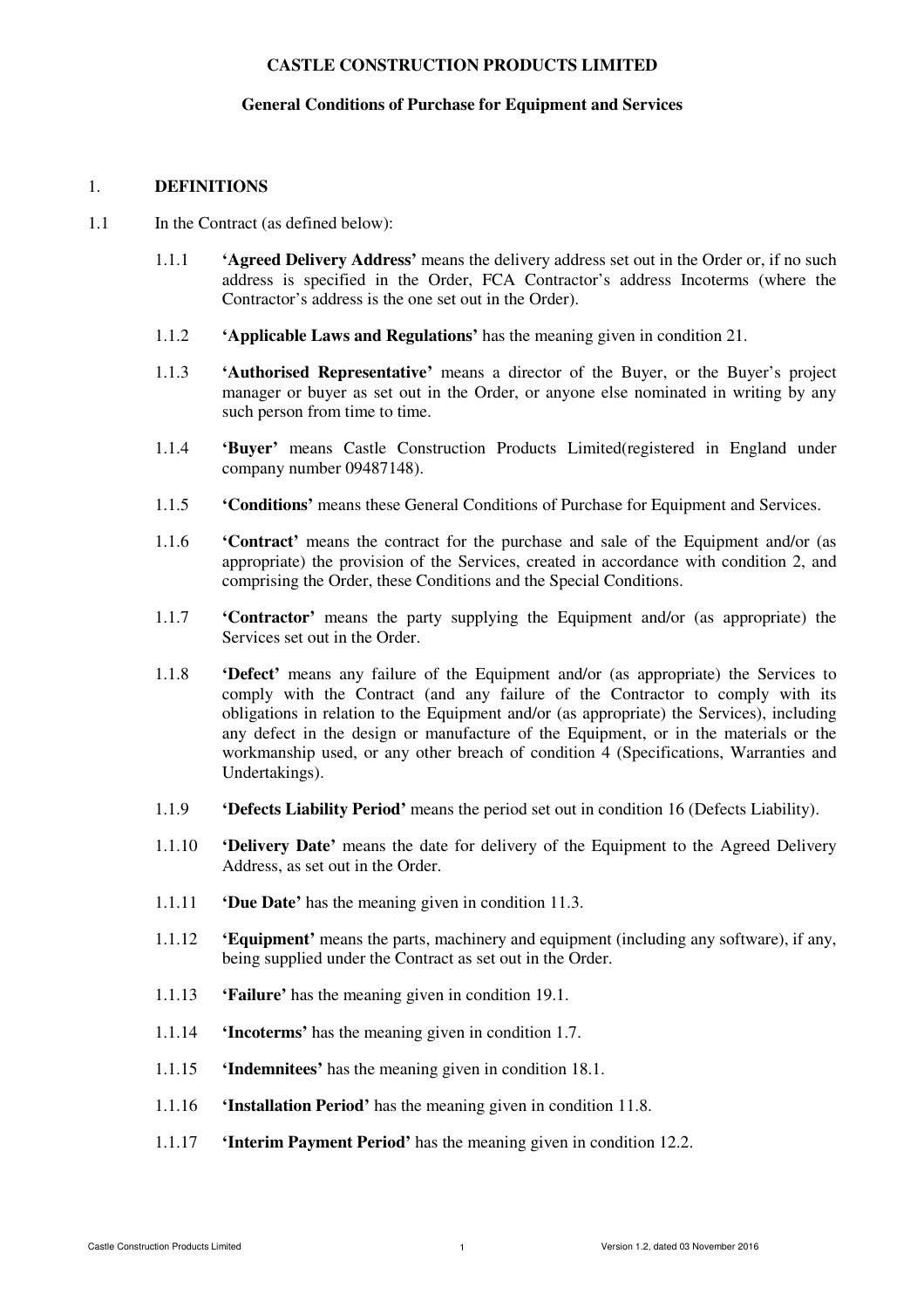#### **General Conditions of Purchase for Equipment and Services**

- 1.1.18 **'Losses'** means any and all claims, liabilities, losses, damages, costs, expenses (including legal expenses) and injuries (in each case whether direct, indirect or consequential).
- 1.1.19 **'Order'** means the official purchase order, which is raised by the Buyer for the supply of the Equipment and/or (as appropriate) the provision of the Services.
- 1.1.20 **'Payment Period'** has the meaning given in condition 11.1.
- 1.1.21 **'Price'** means the price payable for the Equipment and/or (as appropriate) the Services as set out in the Order.
- 1.1.22 **'Retention'** has the meaning given in condition 11.8.
- 1.1.23 **'Satisfactory Quality'** means the standard that a reasonable person would regard as satisfactory, taking into account any description of the Equipment, the Price (if relevant) and all other relevant circumstances. The quality of the Equipment shall include the state and condition of the Equipment, its appearance and finish and the safety and durability of the Equipment.
- 1.1.24 **'Services'** means the installation activity and/or (as appropriate) other services, if any, being supplied under the Contract as set out in the Order.
- 1.1.25 **'Special Conditions'** means the special terms and conditions of purchase, if any, issued with the Order.
- 1.1.26 **'Specification'** means any specifications relating to the Equipment and/or (as appropriate) the Services referred to in the Order and in the event of conflict between any specifications provided by the Buyer and the Contractor, those provided by the Buyer shall prevail.
- 1.1.27 **'Unfinished Equipment'** has the meaning given in condition 23.1.
- 1.1.28 **'Working Day'** means a day (other than a Saturday, Sunday or a public holiday in England) when banks in London are open for business.
- 1.2 Any reference in the Contract to a statute or a provision of a statute shall be construed as a reference to that statute or provision as amended, re-enacted or extended at the relevant time.
- 1.3 The headings in these Conditions and in the Special Conditions are for convenience only and shall not affect their interpretation.
- 1.4 A reference to writing or written in the Contract includes faxes and emails, subject to conditions 9.1 and 25 (Notices).
- 1.5 Save as otherwise expressly provided, references to conditions in these Conditions or (as appropriate) the Special Conditions are to the terms and conditions of these Conditions or (as appropriate) the Special Conditions.
- 1.6 The words including and includes, when used in the Contract, shall be construed as illustrative and shall not limit the sense of the words preceding those terms.
- 1.7 Any reference to one of the Incoterms in the Contract shall be a reference to the relevant Incoterm as set out in the International Chamber of Commerce (**'ICC'**) official rules for the interpretation of trade terms, published by the ICC, and applicable at the time the Order is placed.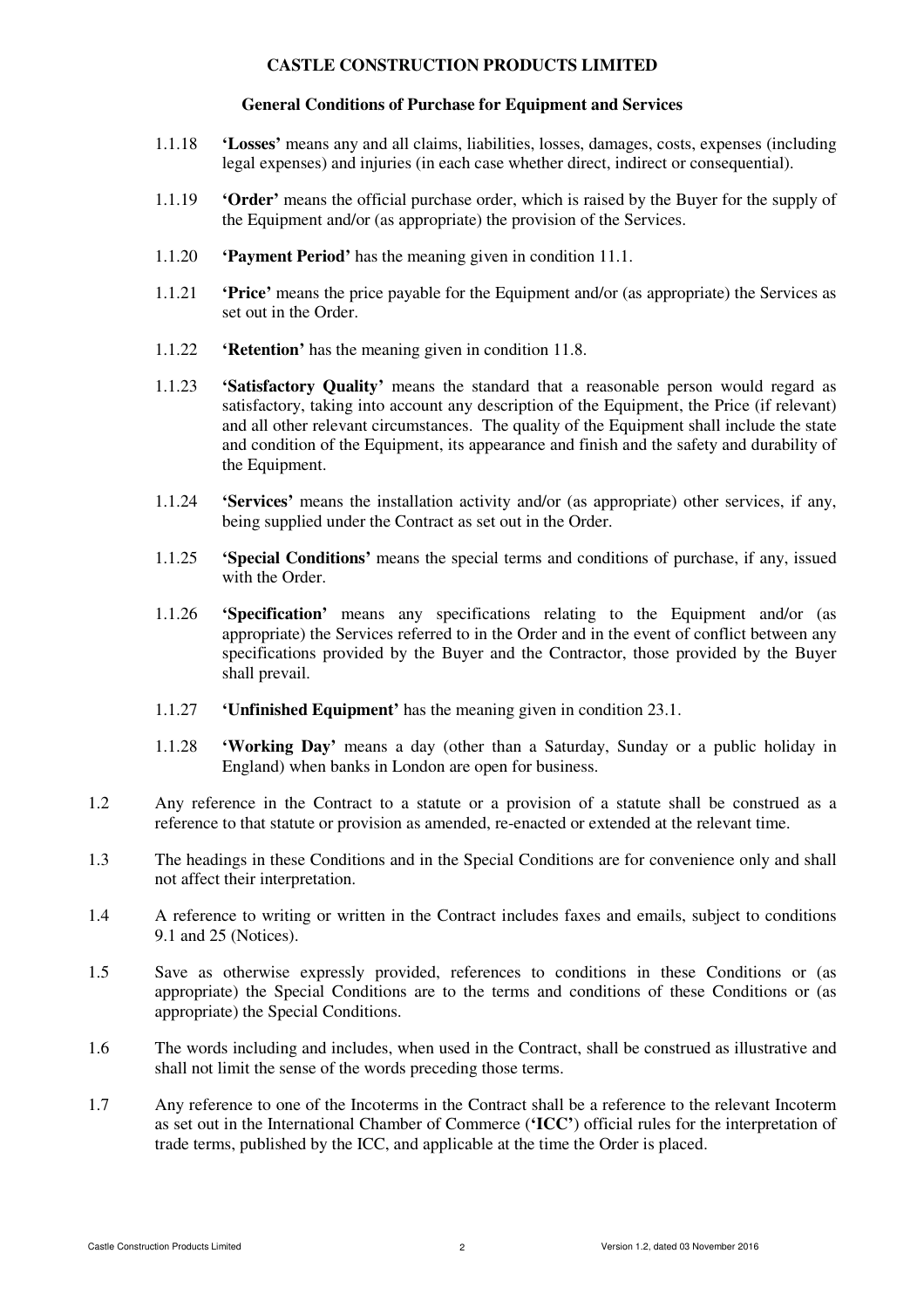# **General Conditions of Purchase for Equipment and Services**

### 2. **BASIS OF PURCHASE**

- 2.1 The Buyer shall purchase and the Contractor shall sell the Equipment and/or (as appropriate) the Services in accordance with the Contract.
- 2.2 These Conditions, the Special Conditions and the Order shall apply to the Contract to the exclusion of any other terms and conditions, including any terms and conditions upon which any quotation has been given to the Buyer or subject to which the Order is accepted or purported to be accepted by the Contractor, unless any variations are made to the Contract in accordance with condition 9 (Variation).
- 2.3 In the event of any inconsistency between these Conditions, the Order and the Special Conditions, the following descending order of precedence shall apply:
	- 2.3.1 the Order.
	- 2.3.2 the Special Conditions.
	- 2.3.3 these Conditions.
- 2.4 The Buyer's Order shall be deemed to be an offer by the Buyer to buy the Equipment and/or (as appropriate) the Services, subject to these Conditions and the Special Conditions. Subject to condition 2.5, the Contract shall be created when the Buyer has issued an Order and either:
	- 2.4.1 the Order has been accepted by the Contractor within fourteen (14) days of the date of the Order:
		- (a) by returning a copy of the Order signed by the Contractor or otherwise by accepting the Order in writing; or, if earlier,
		- (b) by fulfilling the Order in whole or in part (and the purchase of materials or components by the Contractor for the purpose of an Order, or the commencement of work or the delivery of goods by the Contractor under any such Order, shall be deemed to be an acceptance of the Order).
	- 2.4.2 the Contractor has failed to reject the Order in writing within fourteen (14) days of the date of the Order (in which case the Contractor will be deemed to have accepted the Order, and the Contract shall be created, on the day falling fifteen (15) days after the date of the Order).
- 2.5 The Buyer shall be entitled to withdraw an Order at any time prior to the Contract being created as detailed in condition 2.4.

## 3. **SCOPE OF SUPPLY**

The Contractor shall provide the Buyer with the Equipment and/or (as appropriate) the Services referred to in the Order. The Equipment will include all relevant documentation, including by the way of declaration of conformity, certificate of incorporation, material mill certificates and test and inspection certificates (and any documentation that is set out or referred to in the Contract, or which is otherwise required to comply with any Applicable Laws and Regulations).

# 4. **SPECIFICATIONS, WARRANTIES AND UNDERTAKINGS**

4.1 The Contractor warrants, represents and undertakes to ensure that: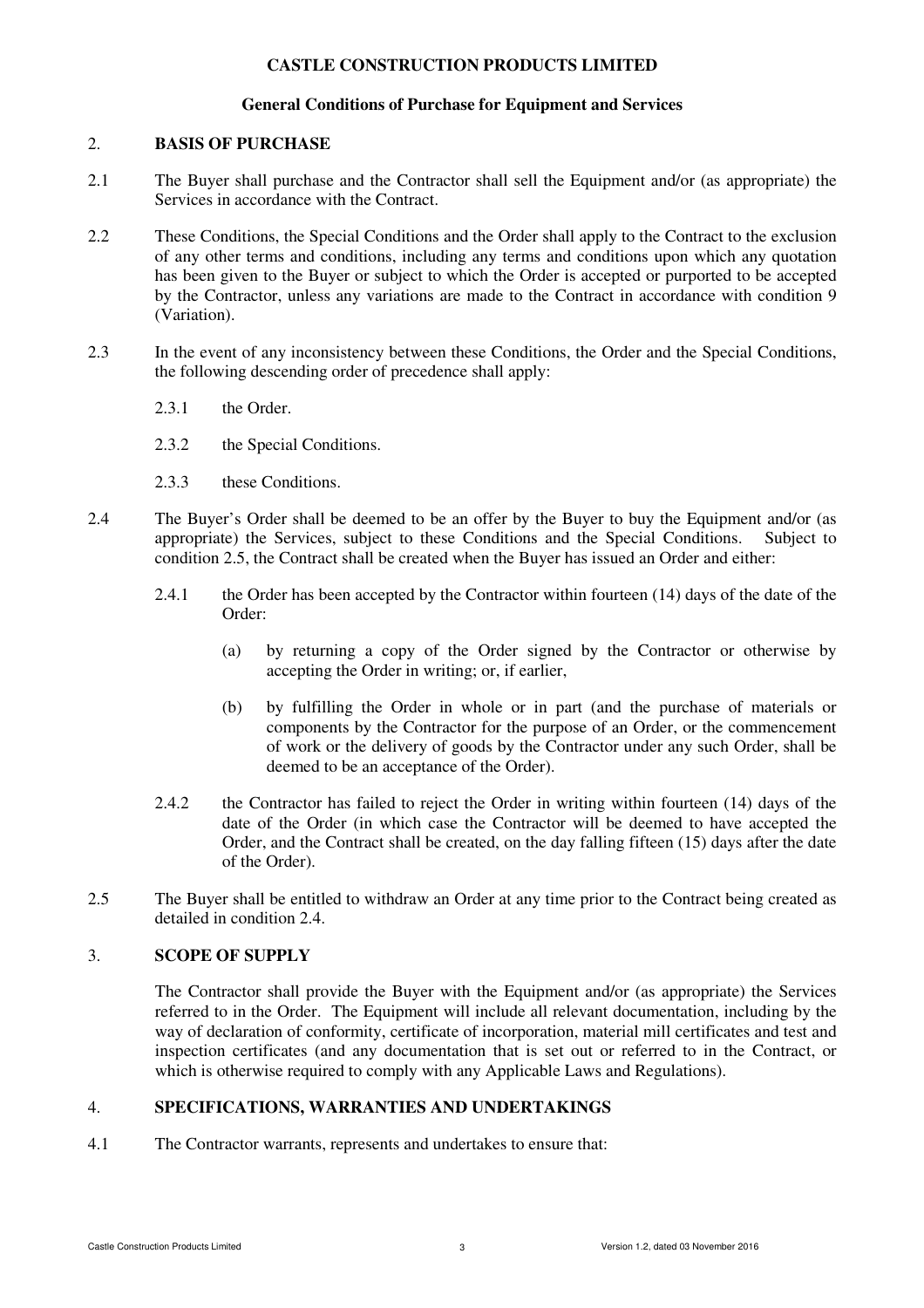### **General Conditions of Purchase for Equipment and Services**

- 4.1.1 the Equipment and/or (as appropriate) the Services shall conform in all respects as to quality, quantity and description with the particulars stated in the Contract and in the Specification.
- 4.1.2 the Equipment shall be of Satisfactory Quality, of sound materials and workmanship, new and unused, without fault or defect, and fit for all the purposes for which Equipment of the kind in question is commonly supplied.
- 4.1.3 the Equipment shall be equal in all respects to any relevant samples and patterns and the Specification.
- 4.1.4 the Equipment and/or (as appropriate) the Services shall be capable of any standard of performance specified in the Contract and the Specification.
- 4.1.5 the Equipment and/or (as appropriate) the Services shall be fit for any purpose for which they are required by the Buyer and which either expressly or by implication is indicated by the Buyer or otherwise known to the Contractor on or before placing of the Order or which is held out by the Contractor.
- 4.1.6 the Equipment shall be designed and manufactured to meet all environmental requirements of the territory where the Equipment is to be used.
- 4.1.7 the paint, finish and labelling of the Equipment shall meet the requirements of the Buyer and any Applicable Laws and Regulations.
- 4.1.8 the Services shall be performed using reasonable skill and care, by suitably skilled, experienced and qualified individuals and in accordance with generally recognised commercial practices and standards.
- 4.1.9 the Contractor shall comply with (and it shall ensure that its employees and representatives comply with) all health and safety and security rules, regulations and requirements that apply at the premises where the Equipment is to be delivered, where the Equipment is to be installed and/or (as appropriate) where the Services are to be performed.
- 4.1.10 the Contractor shall obtain (and at all times maintain) all necessary licences, permits and consents required in relation to the Equipment and/or (as appropriate) the Services and the performance of the Contract.
- 4.1.11 the Equipment and/or (as appropriate) the Services shall be provided in accordance with and shall comply with all Applicable Laws and Regulations.
- 4.2 The provisions of this condition 4 shall survive performance, acceptance or payment pursuant to the Contract and shall extend to any substituted or repaired equipment and/or (as appropriate) any substituted or remedial services provided by the Contractor.
- 4.3 If the Contractor is in breach of this condition 4, then in addition to any other remedies that the Buyer may have under the Contract or otherwise, the Buyer shall be entitled to exercise the remedies in conditions 16 (Defects Liability) and 19 (Rejection).

## 5. **CONFIDENTIALITY AND INTELLECTUAL PROPERTY RIGHTS**

5.1 All data, drawings, formulae, designs, plates, patterns, specifications and other information, property, software and equipment (all together the **'Confidential Property'**) provided by the Buyer to the Contractor, or otherwise acquired or developed by or on behalf of the Contractor, in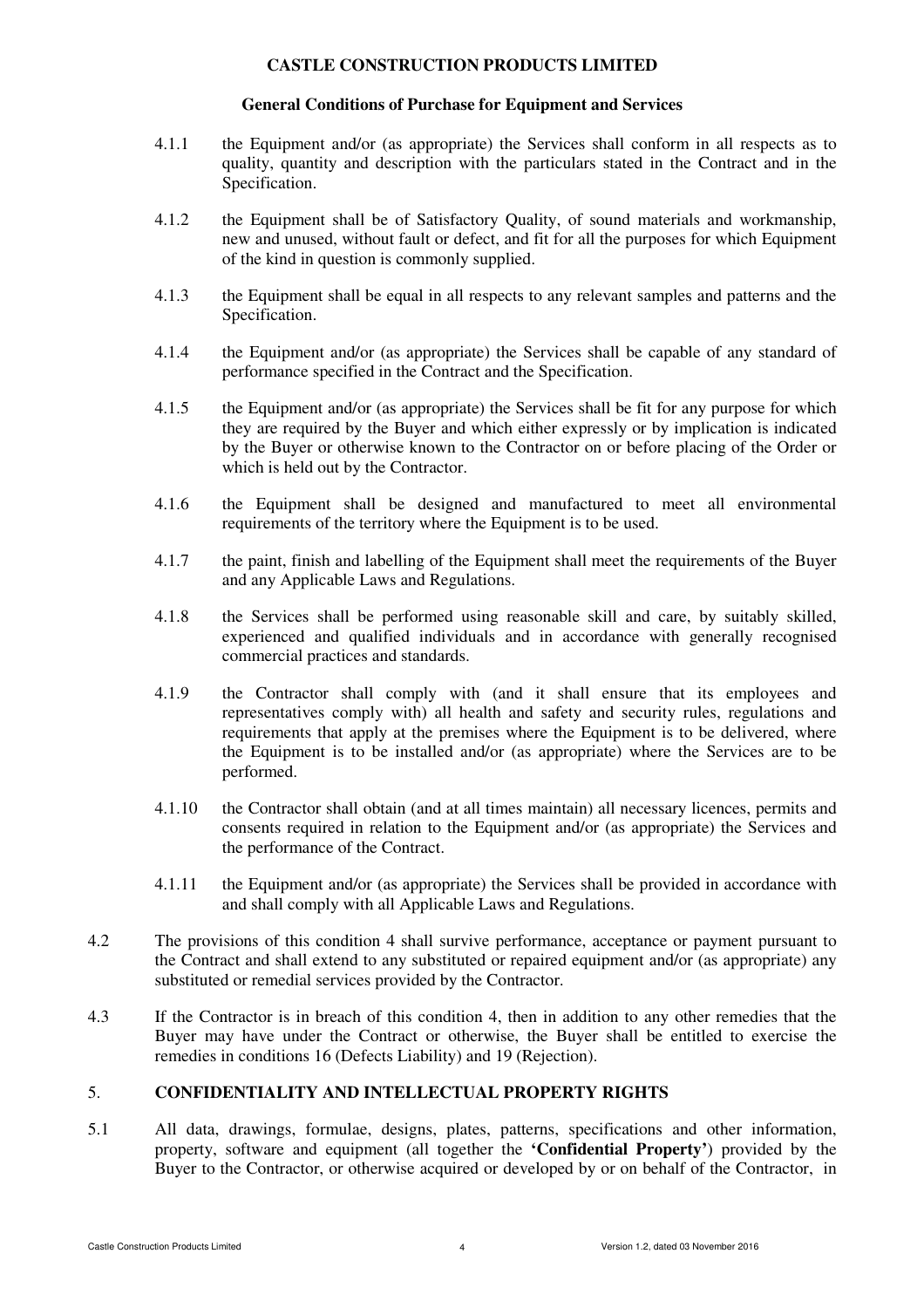## **General Conditions of Purchase for Equipment and Services**

connection with the Contract or otherwise, shall remain the confidential property of the Buyer or its customers.

- 5.2 The Contractor shall maintain and keep all such Confidential Property in good condition and on completion of the Contract or as otherwise directed by the Buyer shall return it to the Buyer, all at the Contractor's expense.
- 5.3 The Contractor shall keep the Confidential Property in strictest confidence. The Contractor shall not disclose or use the Confidential Property nor permit the Confidential Property to be used or disclosed unless:
	- 5.3.1 such disclosure or use is for the purpose of supplying the Equipment to or executing the Services for the Buyer.
	- 5.3.2 any such third party is subject to similar obligations as to confidentiality.
	- 5.3.3 the Contractor ensures that any use of the Confidential Property by, or on behalf of, the Contractor shall be in accordance with any instructions or terms and conditions relating thereto advised by the Buyer to the Contractor.
- 5.4 Unless otherwise expressly stated in the Order: all intellectual property rights (including, patents, design rights, copyright and rights in know-how) relative to the Confidential Property shall remain the property of the Buyer or its customers; and the Contractor assigns to the Buyer, with full title guarantee and free from any third party rights, all intellectual property rights in the Confidential Property and in anything manufactured or developed by, or on behalf of the Contractor, for the Buyer, pursuant to the Contract; and in each case the Contractor shall have no rights thereto.
- 5.5 Unless otherwise expressly stated in the Order and notwithstanding the foregoing paragraph, if the Equipment incorporates, or the Contractor in providing the Services otherwise uses, any software or other materials owned by a third party (**'Third Party Materials'**), the Contractor shall procure from any such third party a non-exclusive, perpetual, transferable licence for the Third Party Materials to be used in conjunction with the Services and the Equipment and any such licences shall be granted at no additional cost to the Buyer.
- 5.6 This condition 5 shall survive termination of the Contract howsoever arising.

# 6. **CONTRACTOR'S RESPONSIBILITIES**

- 6.1 The Contractor shall be responsible for:
	- 6.1.1 reviewing the Order to ensure that the contents are correct. This will include confirmation of: the issue or version number of any documentation referenced in the Contract (if applicable); the Price; the Delivery Date and the date for performance of any Services; the Agreed Delivery Address; and the complete scope of supply.
	- 6.1.2 confirming the accuracy of any Specification and/or (as appropriate) drawings issued in connection with the Contract.
	- 6.1.3 ensuring that the design and performance of the Equipment meets the requirements of the Contract.
	- 6.1.4 ensuring that an appropriately qualified and experienced individual is assigned to the Contract who will be responsible for all commercial and technical liaison between the Buyer and the Contractor.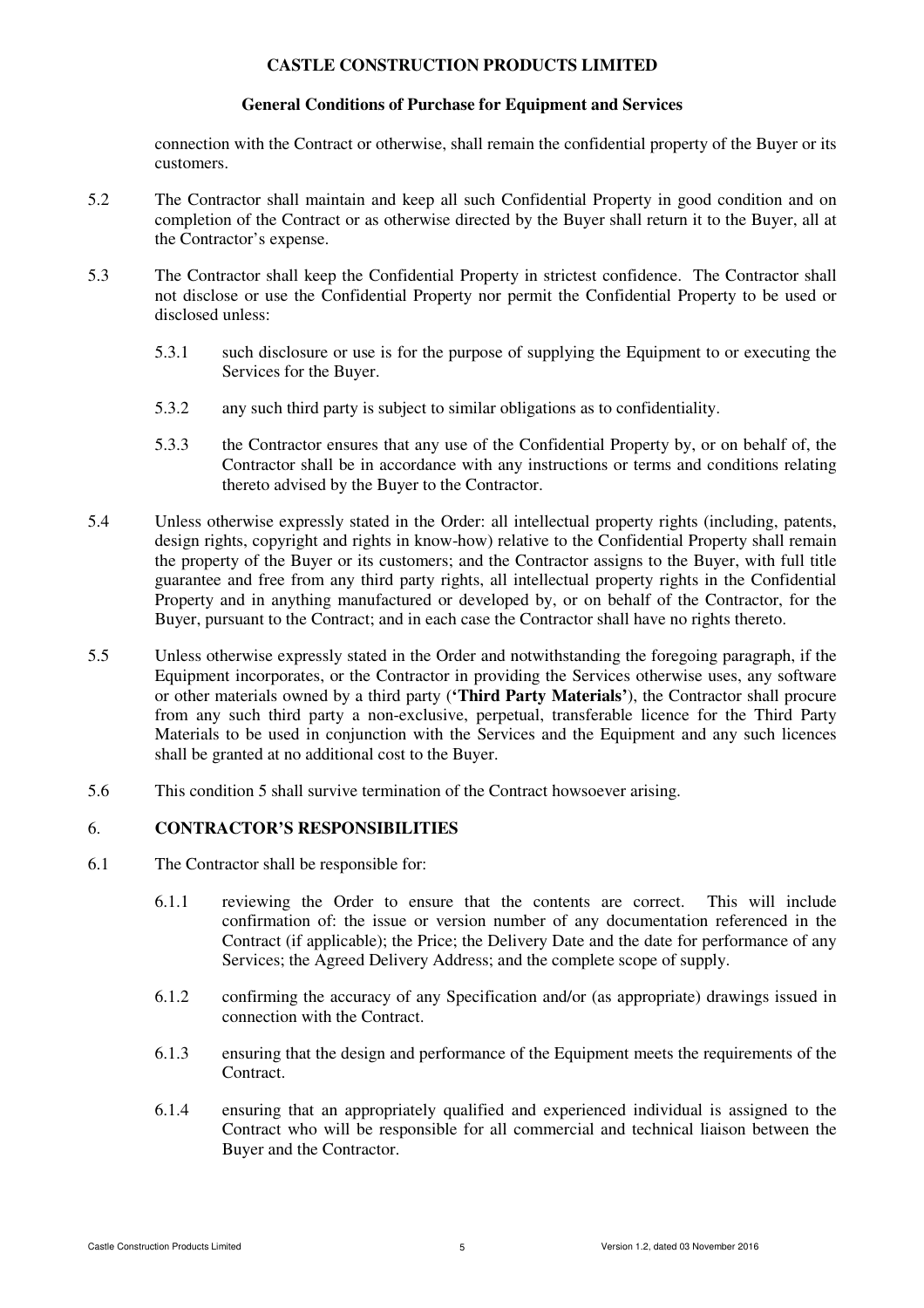## **General Conditions of Purchase for Equipment and Services**

6.1.5 ensuring that all design changes which occur during the life of the Contract are forwarded to and acted upon by the relevant personnel within their organization and confirming back to the Buyer that such changes have been received and actioned.

# 7. **INSPECTION AND TESTING OF THE EQUIPMENT AND/OR SERVICES**

- 7.1 Before dispatch of the Equipment and/or (as appropriate) on completion of the Services the Contractor shall carefully inspect and test the Equipment and/or (as appropriate) the Services to ensure compliance with the Contract. The Contractor and an Authorised Representative shall agree a date for these tests and the Contractor shall advise such Authorised Representative in writing of any proposed time and place for such tests at least fourteen (14) days prior to the agreed date (unless otherwise set out in the Order). The Buyer and/or (as appropriate) its Authorised Representative shall be entitled to be present when such tests are carried out. The Contractor shall supply to such Authorised Representative a copy of the Contractor's completed test and inspection sheets certified by the Contractor to be a true copy and on which the Buyer and its customers shall be entitled to rely.
- 7.2 If any such inspection or test demonstrates that the Equipment and/or (as appropriate) the Services do not comply with the Contract, the Contractor shall inform the Authorised Representative accordingly in writing and the Contractor shall then forthwith at the Contractor's expense and with all speed take such steps as may be necessary to ensure such compliance, without affecting the Delivery Date and/or (as appropriate) the date for performance of the Services. The Contractor's failure to do so shall constitute a material breach of Contract. Once the necessary work has been carried out the Contractor shall advise the Authorised Representative in writing and the Contractor shall once again inspect and test the Equipment and/or (as appropriate) the Services to ensure compliance with the Contract in accordance with the procedure outlined in condition 7.1 above.
- 7.3 The Buyer and/or (as appropriate) its Authorised Representative shall be entitled to inspect and test the Equipment and/or (as appropriate) the Services during the manufacturing process, whilst the Equipment is in storage, and whilst the Services are being performed, for which purpose the Contractor shall provide or shall procure the provision of all such access and facilities as may reasonably be requested by the Buyer and/or (as appropriate) its Authorised Representative.
- 7.4 If as a result of any inspection or test the Buyer and/or (as appropriate) its Authorised Representative is/are of the opinion, acting reasonably, that the Equipment and/or (as appropriate) the Services do not comply with the Contract or are unlikely so to comply, the Buyer and/or (as appropriate) its Authorised Representative may inform the Contractor accordingly in writing and the Contractor shall then forthwith at the Contractor's expense and with all speed take such steps as may be necessary to ensure such compliance, without affecting the Delivery Date and/or (as appropriate) the date for performance of the Services. The Contractor's failure to do so shall be a material breach of Contract.
- 7.5 The Buyer's and/or (as appropriate) its Authorised Representative's attendance or non-attendance at any inspection or test carried out by the Contractor, or the Buyer's and/or (as appropriate) its Authorised Representative's own inspection or test of (or failure to inspect or test) the Equipment and/or (as appropriate) the Services does not imply acceptance of the Equipment and/or (as appropriate) the Services or acceptance of the performance or adequacy of the Equipment and/or (as appropriate) the Services and shall not relieve the Contractor of its obligations under the Contract.

# 8. **DAMAGE OR LOSS IN TRANSIT**

The Contractor shall be responsible for any Equipment damaged or lost in transit.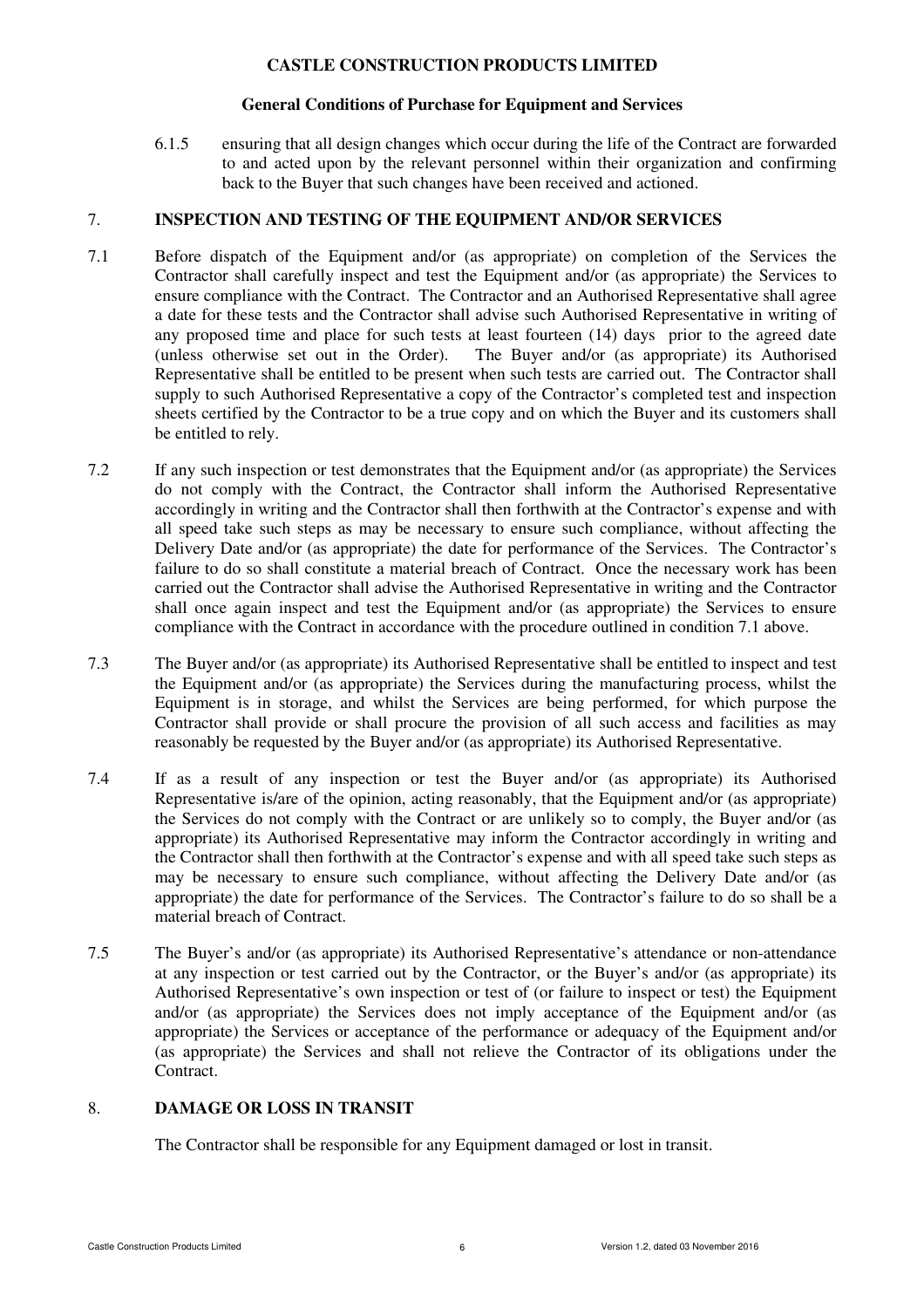# **General Conditions of Purchase for Equipment and Services**

## 9. **VARIATION**

- 9.1 Subject to condition 9.2, no variation to the Contract shall be valid unless made in writing (excluding email) and signed by both parties (in the case of the Buyer, by an Authorised Representative).
- 9.2 The Buyer may at any time, by advising the Contractor in writing (including email), vary an Order and the Contractor shall be bound by any such variations. Any change to the Price:
	- 9.2.1 must be recorded in a new Order or an official amendment to the Order issued by the Buyer.
	- 9.2.2 shall be based, as far as possible, on the pricing mechanism applicable to the original Contract, unless otherwise agreed.

The Contractor shall not delay or suspend performance of its obligations under any Contract pending agreement of any change to the Price.

# 10. **PRICE**

- 10.1 The Price shall be as stated on the Order and, unless otherwise expressly stated on the Order, shall be:
	- 10.1.1 exclusive of any applicable value added taxes or other government added taxes, (which shall be payable by the Buyer on the receipt of a suitable invoice).
	- 10.1.2 inclusive of all costs and charges relating to the Equipment and/or (as appropriate) the Services, including any costs and charges for packaging, packing, documentation, insurance, transportation (to ensure that the Contract is fulfilled) and any taxes, duties or levies other than government added taxes pursuant to condition 10.1.1.
	- 10.1.3 fixed and firm for the duration of the Contract unless otherwise agreed in accordance with condition 9 (Variation).

## 11. **TERMS OF PAYMENT**

- 11.1 Subject to the remaining provisions of this Contract and any express provision in the Order, payment of any invoice under the Contract shall be made by the fifteenth working day of the second month following the month of receipt by the Buyer of a proper invoice, submitted in accordance with this condition 11 (the **'Payment Period'**). The time for payment of an invoice shall not be of the essence of the Contract.
- 11.2 The Contractor shall be entitled to submit its invoice(s) for the Price on the date(s) set out in, and in accordance with, the Contract, provided that the Contractor has performed all of its obligations (or, as appropriate, the relevant obligations) under the Contract to the complete satisfaction of the Buyer and provided that:
	- 11.2.1 where a Delivery Date and/or (as appropriate) a date for performance of the Services is specified in the Contract, the Payment Period shall not commence until after any such date(s), notwithstanding that the Contractor effects earlier delivery or completion.
	- 11.2.2 any express payment date or provision shall (without prejudice to any other right the Buyer may have) be subject to adjustment to take account of any delay in performance of the Contract or any part thereof by the Contractor or in delivery by the Contractor thereunder otherwise than pursuant to a delay due to the Buyer as detailed in condition 14 (Delivery).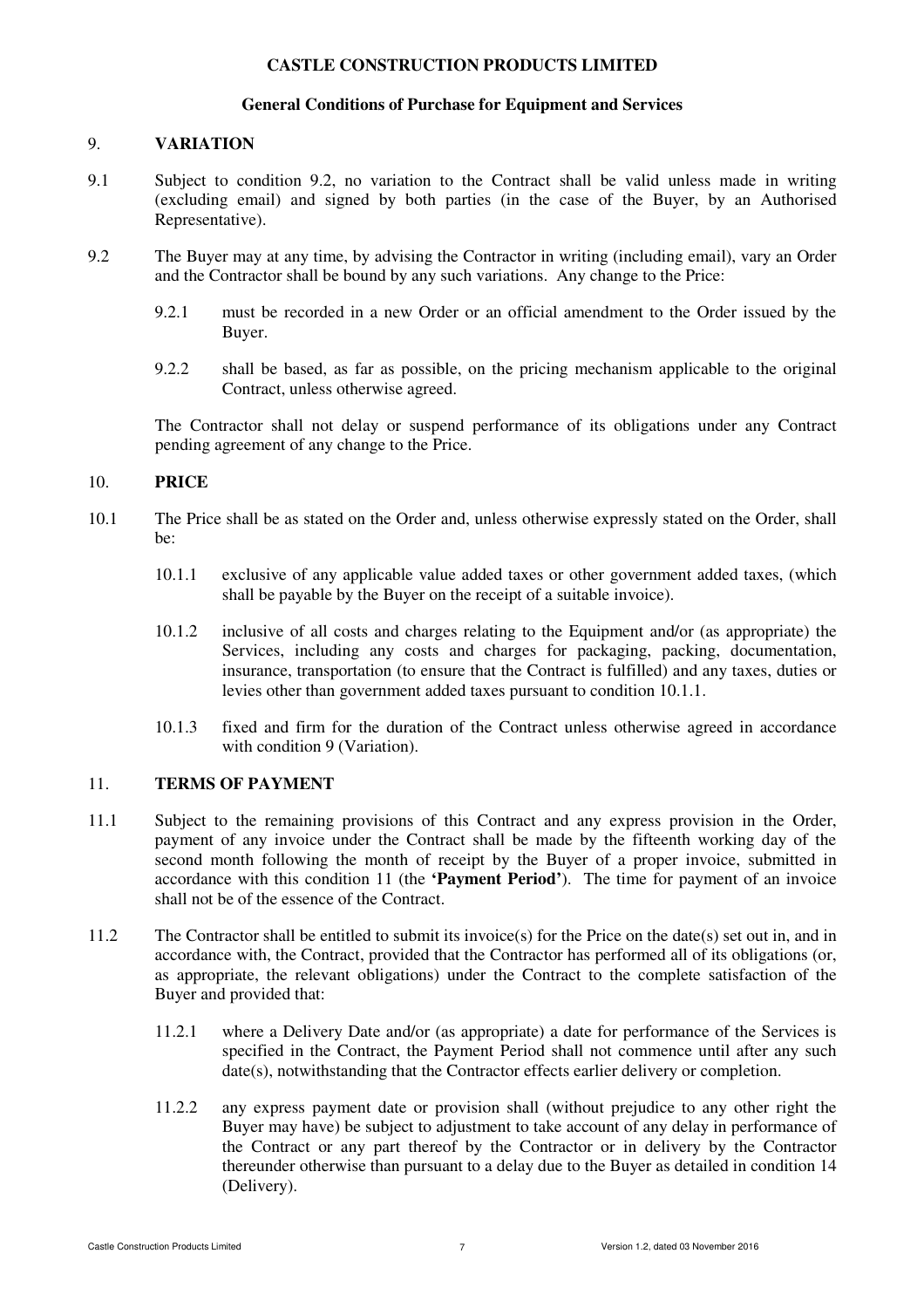## **General Conditions of Purchase for Equipment and Services**

- 11.2.3 all invoices shall be rendered to the Buyer bearing sufficient detail including Order and part numbers and such supporting documentation as may be required by the Buyer to identify the Equipment and/or (as appropriate) the Services (or part thereof) to which the invoice relates.
- 11.3 Subject to condition 11.6, if any sum under the Contract is not paid by the end of the Payment Period or the Interim Payment Period (as appropriate) (the **'Due Date'**) then that sum shall bear interest from the Due Date until payment is made in full, both before and after any judgment, at the rate of two percent (2%) per annum over the bank rate set by the Bank of England from time to time.
- 11.4 The parties agree that the remedy in condition 11.3 is a 'substantial contractual remedy' under the Late Payment of Commercial Debts (Interest) Act 1998 (the **'Act'**) and shall apply in place of the remedy in the Act.
- 11.5 The remedy contained in condition 11.3 shall be the only remedy available to the Contractor for failure by the Buyer to pay an invoice by the relevant Due Date and the Contractor shall not suspend performance of its obligations or terminate the Contract as a result of any invoice being outstanding.
- 11.6 The Buyer shall be entitled to reject any invoice which does not comply with this condition 11 and/or (as appropriate) condition 12 (Interim Payment Certificates), which will result in payment (and the commencement of the Payment Period or the Interim Payment Period (as appropriate)) being delayed.
- 11.7 Payments made by the Buyer under the Contract do not denote acceptance of any Equipment and/or (as appropriate) Services and shall be without prejudice to the Buyer's rights and remedies under the Contract or otherwise in relation to the Contractor's failure to comply with its obligations under the Contract.
- 11.8 Notwithstanding any other provision of the Contract, a percentage of the Price (the **'Retention'**), (which will be ten per cent (10%) of the Price unless otherwise specified in the Order or the Special Conditions), may be retained by the Buyer for the Defects Liability Period to insure against the performance of the Equipment and/or (as appropriate) the Services, provided that where the Contract is solely for the provision of installation services, the Retention shall only be retained until the installation services have been performed to the complete satisfaction of the Buyer and, where appropriate, its customer (the **'Installation Period'**). The Buyer shall be entitled to use the Retention in satisfaction of any amount due under conditions 16 (Defects Liability) and 19 (Rejection). Following settlement of any claims that arise during the Defects Liability Period (or, as appropriate, the Installation Period) the Buyer shall pay any remaining balance to the Contractor. The Retention shall not be regarded as imposing any limit on the amount of any claims under condition 16 (Defects Liability), condition 19 (Rejection) or otherwise and nothing in this condition 11.8 shall prejudice, limit or otherwise affect any right or remedy that the Buyer may have from time to time against the Contractor either under this Contract or at law.
- 11.9 Without prejudice to any other right or remedy the Buyer may have under the Contract or otherwise, the Buyer shall be entitled to set off against the Price (or any other liability of the Buyer to the Contractor under a particular Contract) any sums owed to the Buyer by the Contractor (whether under the relevant Contract or otherwise).

# 12. **INTERIM PAYMENT CERTIFICATES**

12.1 The Contract may allow for interim payments to be made by the Buyer to the Contractor. In such circumstances, the Contractor may request an interim payment in accordance with the Order. Thereafter the parties will assess the work that has been done and shall agree the relevant interim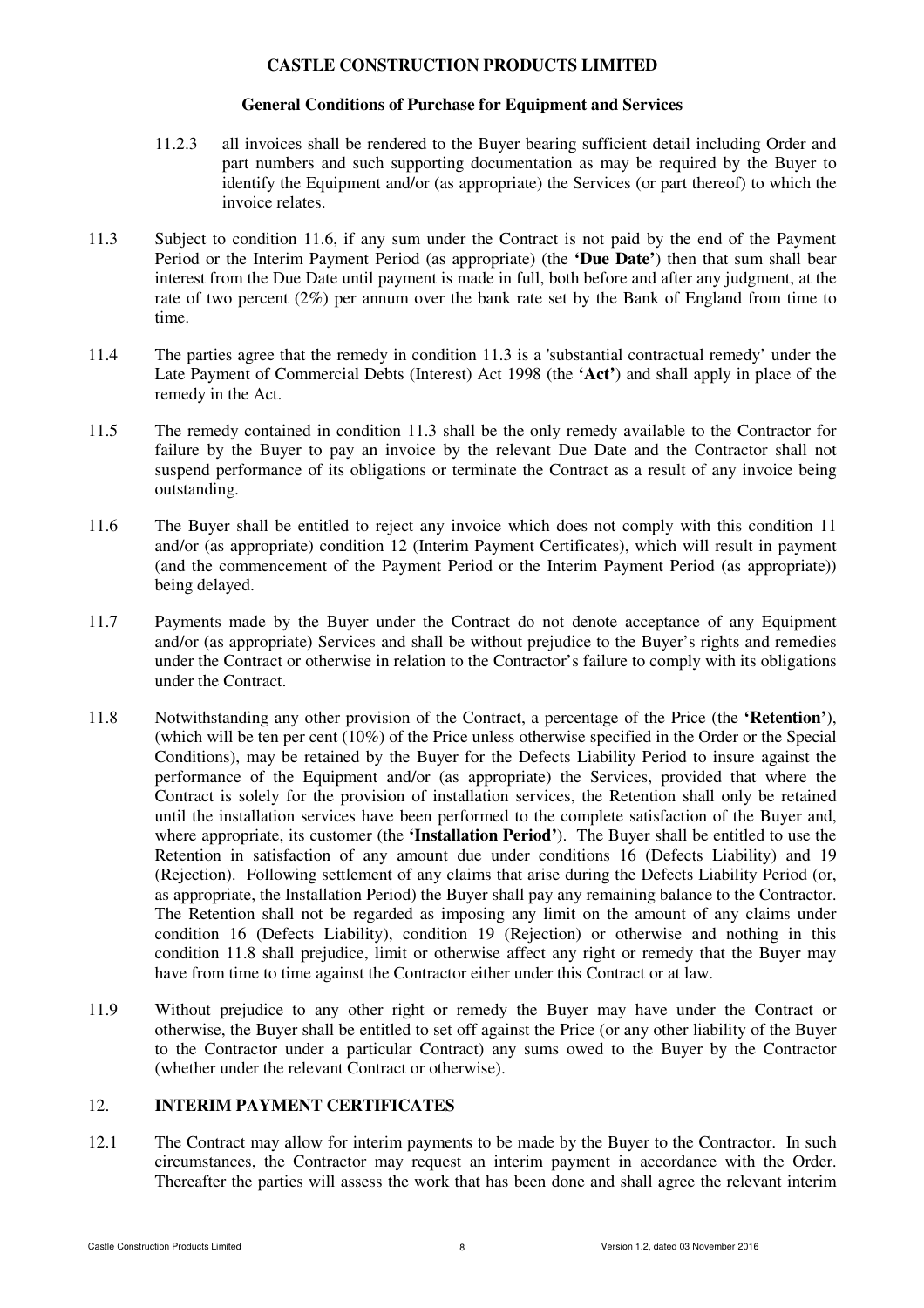### **General Conditions of Purchase for Equipment and Services**

payment that is due in accordance with the Order. The Contractor will provide the Buyer, on request, with sufficient documentary evidence to substantiate the amount being claimed and the basis for the claim, including documentary evidence of any Equipment delivered and/or (as appropriate) Services provided, and any hours worked and consumables used to complete the installation up to the relevant date.

12.2 Once the Buyer is satisfied that the claim is valid and the amount of the interim payment has been agreed, an interim payment certificate setting out the agreed interim payment shall be prepared by the Buyer, and signed by an Authorised Representative, which will then entitle the Contractor to submit an interim invoice for the agreed interim payment specified in such authorised certificate. Subject to the remaining provisions of this Contract (including any Retention to be retained by the Buyer pursuant to condition 11 (Terms of Payment)) and any express provision in the Order, payment of any amount detailed in an authorised certificate shall be made by the fifteenth working day of the second month following the month of receipt of the relevant interim invoice (the **'Interim Payment Period'**).

## 13. **FORCE MAJEURE**

- 13.1 Provided that it has complied with condition 13.2 and subject to condition 13.3, a party shall not be liable to the other party or be in breach of Contract by reason of any delay in performing, or any failure to perform, any of its obligations (and shall be entitled to a reasonable extension of time for performing such obligations) if:
	- 13.1.1 the delay or failure arises as a result of an act of god (including fire, flood, earthquake or any other natural disaster), or a war or a terrorist attack (a **'Force Majeure Event'**).
	- 13.1.2 the Force Majeure Event arises after the date of the Contract and was not foreseeable at that date.
- 13.2 If a Force Majeure Event occurs and affects the performance of a party's obligations under the Contract then that party shall as soon as reasonably practicable:
	- 13.2.1 inform the other party in writing to that effect giving full details of:
		- (a) the nature and extent of the Force Majeure Event;
		- (b) the likely duration of the Force Majeure Event;
		- (c) the effect that the Force Majeure Event will have on the performance of that party's obligations; and
		- (d) the action which that party proposes to take to mitigate the effect of the Force Majeure Event.
	- 13.2.2 use all reasonable endeavours to:
		- (a) mitigate the effect of the Force Majeure Event;
		- (b) carry out its obligations under the Contract; and
		- (c) resume performance of its obligations.
- 13.3 If the performance of a party's obligations is prevented or delayed by a Force Majeure Event and this continues for a period in excess of thirty (30) days then the other party shall be entitled to terminate the Contract by giving fourteen (14) days' notice to that party.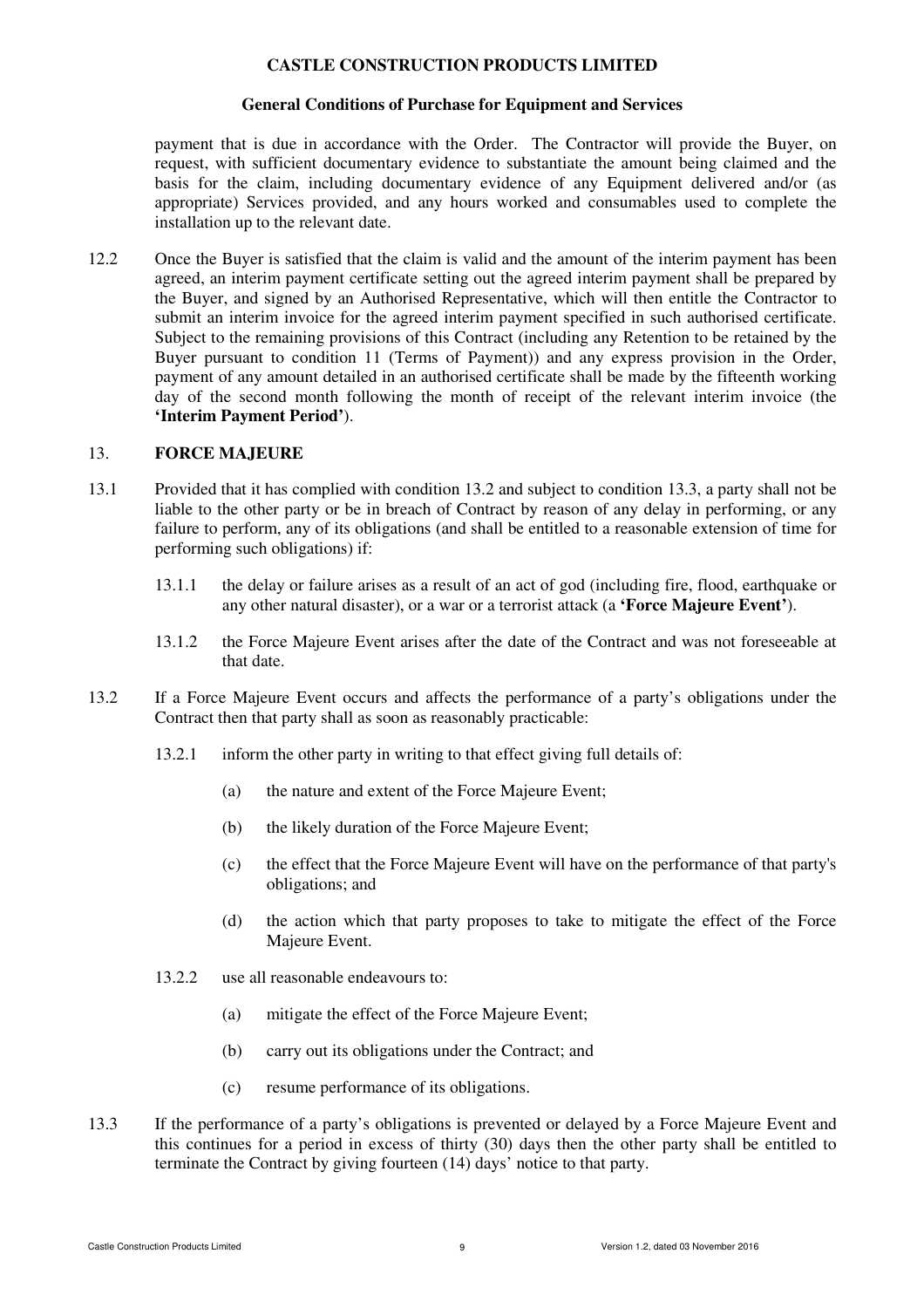#### **General Conditions of Purchase for Equipment and Services**

#### 14. **DELIVERY**

- 14.1 The Contractor shall ensure that the Equipment is delivered to the Agreed Delivery Address and/or (as appropriate) that the Services are performed, all in accordance with the Contract.
- 14.2 The Contractor shall ensure that the Equipment is packaged and secured:
	- 14.2.1 in accordance with the Contract.
	- 14.2.2 as required to transport the Equipment to its destination safely, undamaged and in proper condition.
- 14.3 The Contractor shall provide at its own cost non-returnable packing cases, drums, timbers, supports, crates and other packing materials, which comply with condition 21, and which will prevent damage and deterioration to the Equipment whilst in storage and in transit.
- 14.4 The Contractor shall deliver the Equipment and/or (as appropriate) perform the Services at the time(s) and in the sequence, at the place and in the manner specified in the Order. Time of delivery of the Equipment and/or (as appropriate) performance of the Services is of the essence of the Contract. Unless otherwise specified in the Contract (or agreed between the parties in writing) deliveries shall only be accepted by the Buyer and Services shall only be performed during normal business hours.
- 14.5 The Contractor shall ensure that each delivery is accompanied by a delivery note which shows, among other things, the Order number, the date of the Order, the date of delivery and the contents of the delivery. The Contractor shall also supply any instructions or other information required by the Buyer to enable the Buyer and/or (as appropriate) its customer to transport, off-load, store, accept, install, use and maintain the Equipment and/or (as appropriate) to accept the Services in good time prior to delivery and/or performance (as appropriate).
- 14.6 If the Equipment (or any part thereof) is not delivered, and/or (as appropriate) if the Services (or any part thereof) are not performed, in accordance with the timescales specified in the Contract (or any extension of such timescales permitted in writing by the Buyer), then, without prejudice to the Buyer's other rights and remedies under the Contract or otherwise, the Buyer reserves the right to exercise the remedies set out in conditions 19 (Rejection) and 23 (Contractor's Default).
- 14.7 The Contractor will advise the Buyer in writing three (3) Working Days in advance of the intended date of dispatch of the Equipment and/or (as appropriate) the intended date of performance of the Services. The Equipment will not be dispatched and the Services will not be performed until the Buyer confirms in writing that the dispatch can be made and that the site is ready and prepared to receive the Equipment and/or (as appropriate) that the Services can be performed.
- 14.8 If for any reason the Buyer is unable to accept delivery of the Equipment and/or (as appropriate) performance of the Services at the time when the Equipment is due and ready for delivery, and/or (as appropriate) the Services are due and ready to be performed, the Contractor shall store the Equipment, safeguard it and prevent its deterioration and insure the Equipment in accordance with condition 20 (Insurance) and/or (as appropriate) shall defer the Services, in each case until the Buyer is able to accept delivery and performance of the same and the Buyer shall be liable to the Contractor for the reasonable cost of storage (including insurance) of the Equipment, but shall not otherwise be liable for its failure to accept delivery of the Equipment and/or (as appropriate) performance of the Services, provided that the Buyer shall have no liability in respect of the first thirty (30) days of any period of storage and in any event shall not be liable for any storage costs (including insurance costs) that occur within thirty (30) days of the relevant Delivery Date or (as appropriate) the date for performance of the Services set out in the Order.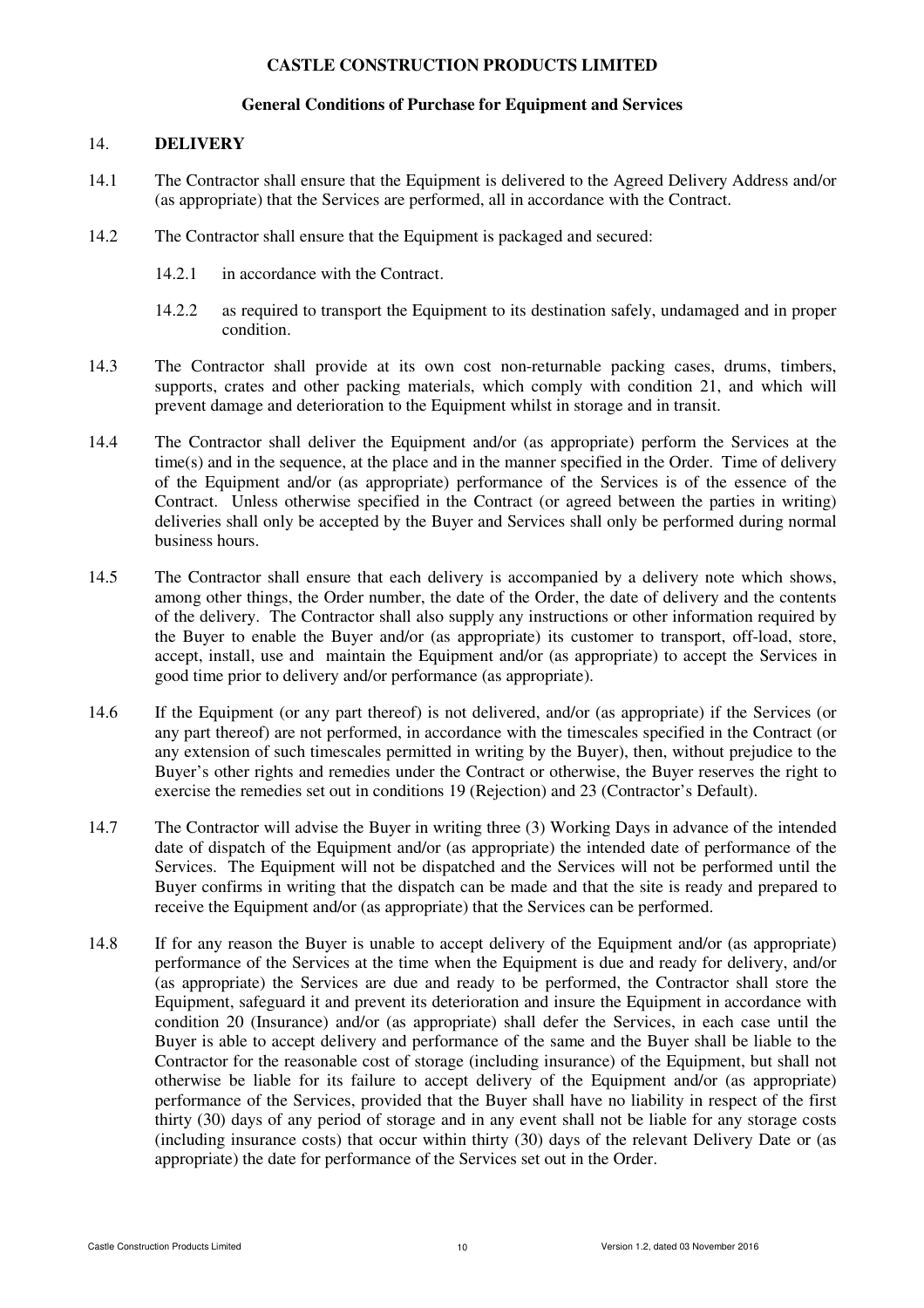#### **General Conditions of Purchase for Equipment and Services**

#### 15. **PASSING OF RISK AND PROPERTY**

- 15.1 Without prejudice to any right of rejection which may accrue to the Buyer under these terms and conditions or otherwise:
	- 15.1.1 and subject to the rest of this condition 15, property and risk in the Equipment shall pass to the Buyer on delivery at the Agreed Delivery Address.
	- 15.1.2 if payment has been made for the Equipment prior to delivery, property shall pass to the Buyer when payment is made.
	- 15.1.3 subject to condition 15.1.2, if the Contractor postpones delivery at the request of the Buyer pursuant to condition 14 (Delivery) above, property in the Equipment shall pass to the Buyer seven (7) days after the date when the Contractor advises the Buyer that the Equipment is ready for dispatch pursuant to condition 14.7 or on such other date as may be agreed but the Equipment shall nevertheless remain at the Contractor's risk until delivery has been completed.
	- 15.1.4 subject to condition 15.1.2, if the Buyer exercises its rights under condition 17.1 or condition 23.1, property in the Unfinished Equipment or (as appropriate) the relevant part of the Equipment pursuant to condition 17.1 shall pass to the Buyer when delivery is demanded and risk shall pass to the Buyer when delivery is made, or when the Buyer uplifts the Unfinished Equipment or (as appropriate) the relevant part of the Equipment pursuant to condition 17.1.

#### 16. **DEFECTS LIABILITY**

- 16.1 The Defects Liability Period for the Equipment and/or (as appropriate) the Services supplied by the Contractor under the Contract shall be the period stipulated in the Contract or (if no period is stipulated), the later of: twelve (12) months from the Completion Date; or eighteen (18) months following delivery of the Equipment to the Agreed Delivery Address. The Completion Date shall be the date when the Contractor has performed all of its obligations under the Contract, to the complete satisfaction of the Buyer and, where appropriate, its customer.
- 16.2 The Buyer reserves the right to request an extension to the Defects Liability Period should the need arise and the Contractor shall not unreasonably refuse any such request.
- 16.3 If within the Defects Liability Period the Buyer advises the Contractor of any Defect, the Buyer may exercise the remedies set out in condition 19 (Rejection).

## 17. **TERMINATION OR SUSPENSION OF CONTRACT**

- 17.1 The Buyer reserves the right to suspend or terminate the Contract (or any part of it) at any time for convenience by notice in writing to the Contractor. In such circumstances, notwithstanding any other provision of the Contract, the Buyer will only be liable to pay the Contractor for any direct costs incurred by the Contractor in relation to the Contract (excluding any overheads or profit element), in respect of which the Contractor can produce documentary evidence, and which have been incurred up to and including the date of termination or suspension, provided always that:
	- 17.1.1 such direct costs do not exceed the part of the Price that is attributable to the part of the Contract that has been suspended or terminated.
	- 17.1.2 the Contractor has done everything possible to mitigate any costs incurred.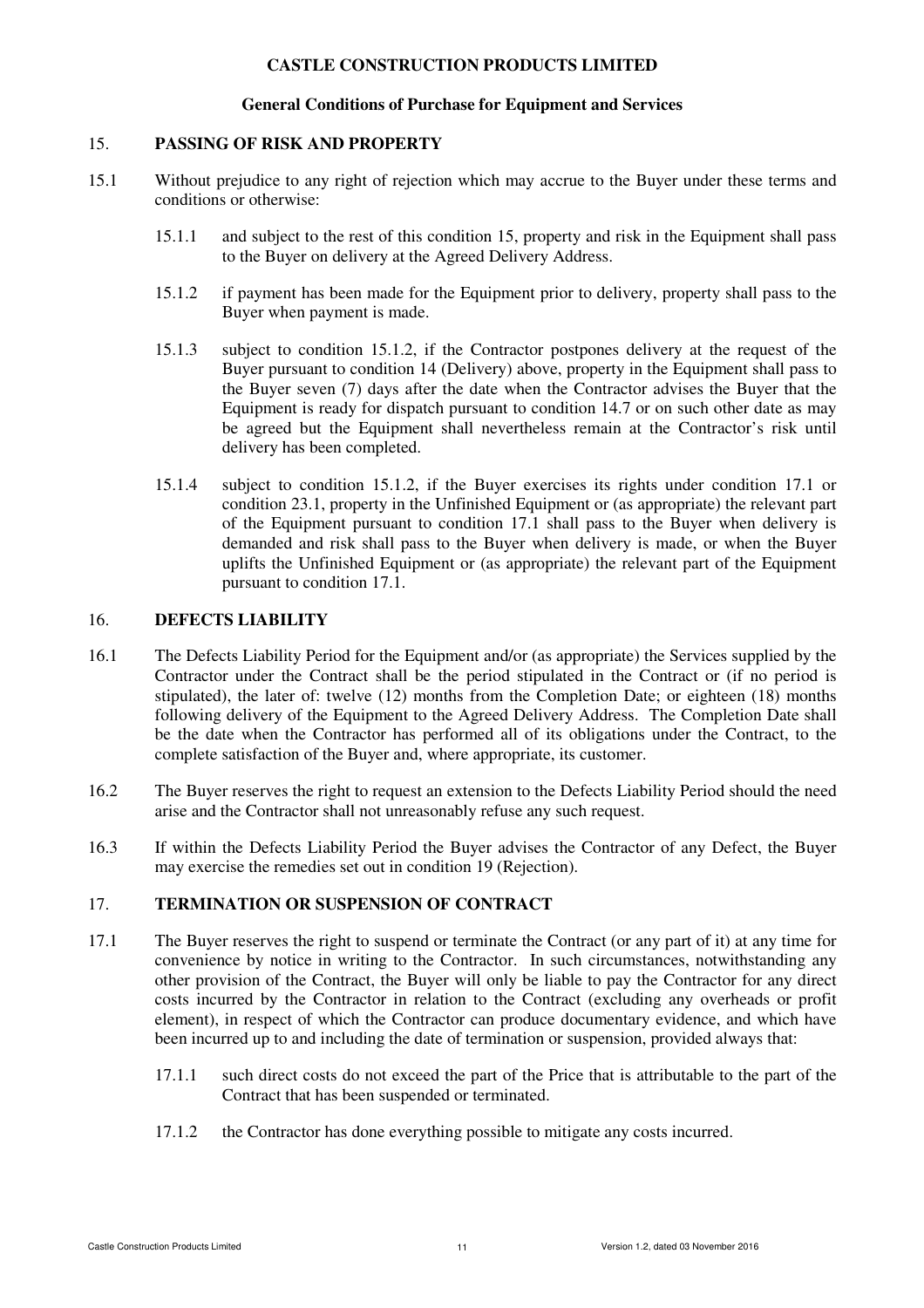#### **General Conditions of Purchase for Equipment and Services**

17.1.3 the Contractor shall only be entitled to recover direct costs relating to the Equipment to the extent that the Equipment was manufactured or fabricated in accordance with a unique specification from the Buyer and the Contractor shall not be entitled to recover any costs relating to the Equipment if it was not manufactured or fabricated as aforesaid or if it is a standard item or stock in trade.

In the case of suspension of the Contract the Buyer shall state in writing the reason(s) for the suspension and will, if applicable, extend the Delivery Date and/or (as appropriate) the date for performance of the Services accordingly. In the case of termination as aforesaid, the Buyer shall have the right, by serving notice, to require the Contractor to deliver, on demand, any part of the Equipment the Buyer has paid for, to the address specified by the Buyer in that notice and the Contractor shall deliver such part of the Equipment and oblige any third party in possession or custody of such part of the Equipment to deliver it on demand to the Buyer and the provisions of conditions 23.2 to 23.4 shall apply (substituting references to the Unfinished Equipment with references to the part of the Equipment the Buyer has paid for pursuant to this condition 17.1) provided that the Buyer shall not be entitled to recover its Losses in respect of the manufacture and completion of such part of the Equipment pursuant to condition 23.4.

- 17.2 The Contractor shall procure that any contract it has with any third party in respect of the supply of goods and/or services it requires to allow it to supply the Equipment and/or (as appropriate) the Services to the Buyer, contains terms equivalent to the terms in condition 17.1 and condition 23 (Contractor's Default).
- 17.3 Without prejudice to any other remedy that may be available to the Buyer under the Contract or otherwise, the Buyer may terminate any Contract with the Contractor without liability forthwith by giving written notice to the Contractor on or at any time after the occurrence of any of the following events:
	- 17.3.1 the Contractor being in breach of an obligation under the Contract and, if the breach is capable of remedy within thirty (30) days (where time is not of the essence in the performance of the obligation), failing to remedy the breach within thirty (30) days of receipt of notice from the Buyer giving details of the breach and requiring the Contractor to remedy the breach.
	- 17.3.2 the Contractor passing a resolution for its winding up or a court of competent jurisdiction making an order for the Contractor to be wound up or dissolved or the Contractor being otherwise dissolved.
	- 17.3.3 the appointment of an administrator (whether out of court or otherwise) of or the making of an administration order in relation to the Contractor, or the appointment of a receiver or administrative receiver of, or an encumbrancer taking possession of or selling, the whole or part of the Contractor's undertaking, assets, rights or revenue.
	- 17.3.4 the Contractor suspending, or threatening to suspend, payment of its debts or being unable to pay its debts as they fall due or admitting inability to pay its debts or being deemed unable to pay its debts.
	- 17.3.5 the Contractor entering into an arrangement, compromise or composition in satisfaction of its debts with its creditors or any class of them or taking steps to obtain a moratorium or making an application to a court of competent jurisdiction for protection from its creditors.
	- 17.3.6 the directors of the Contractor or any other person requesting the appointment of, or giving notice of their intention to appoint, or taking any step with a view to appointing, a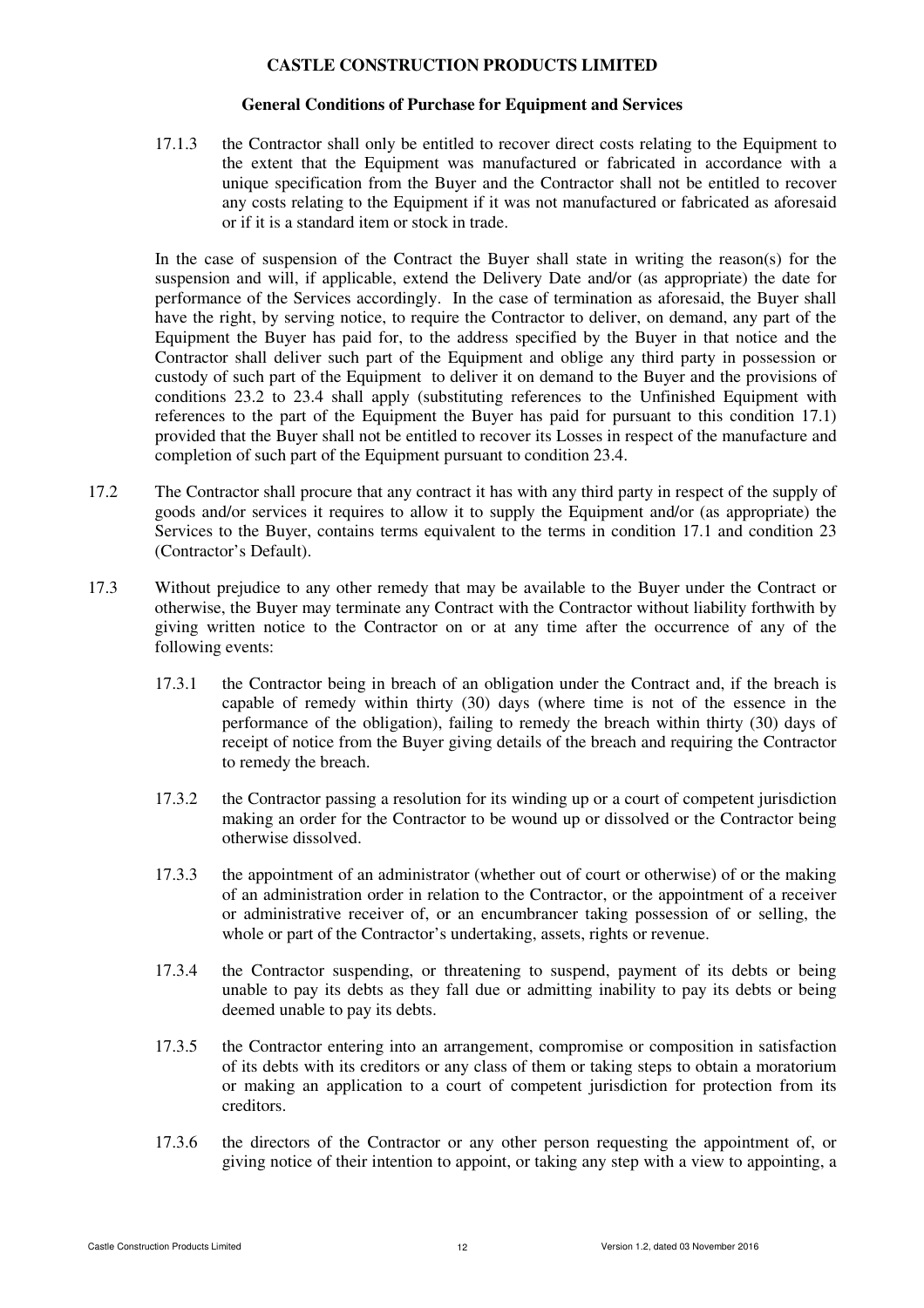## **General Conditions of Purchase for Equipment and Services**

liquidator, trustee in bankruptcy, administrator (whether out of court or otherwise) or similar officer.

- 17.3.7 the Contractor ceasing, or threatening to cease, to carry on business.
- 17.3.8 any similar step or proceeding to those outlined in conditions 17.3.2 to 17.3.7 above being taken or made in respect to the Contractor in any jurisdiction to which the Contractor is subject.
- 17.3.9 any similar step or proceeding to those outlined in conditions 17.3.2 to 17.3.8 above being taken or made in respect of any member of the Contractor's group.
- 17.3.10 the Buyer reasonably apprehending that any of the events outlined in conditions 17.3.2 to 17.3.9 above is about to occur.
- 17.3.11 a change of Control of the Contractor, where **'Control'** means the power of a person to secure:
	- (a) by means of the holding of shares or the possession of voting power in or in relation to the Contractor or any other body corporate; or
	- (b) by virtue of any powers conferred by the constitutional document(s) regulating the Contractor or any other body corporate,

that the affairs of the Contractor are conducted in accordance with the wishes of that person.

- 17.4 Either party shall be entitled to terminate the Contract in accordance with condition 13.3.
- 17.5 Subject to the remainder of this condition 17, upon termination or suspension having been effected by the Buyer, it shall have no obligation under the relevant Contract to accept delivery of any Equipment and/or (as appropriate) performance of any Services or to pay for the same.
- 17.6 Termination of the Contract, howsoever arising, shall not affect or prejudice the accrued rights of the parties as at termination, or the continuation of any provision expressly stated to survive, or implicitly surviving, termination.

## 18. **INDEMNITY**

- 18.1 The Contractor shall indemnify the Buyer and its employees, sub-contractors, agents and customers (the **'Indemnitees'**) in respect of all Losses suffered by, or incurred by, or paid by the Indemnitees and arising from or in connection with any infringement or alleged infringement of any patent, design, copyright, database rights, trademark or trade name (whether registered or unregistered) or any other intellectual property rights, relating to the Equipment and/or (as appropriate) the Services, or the Contract.
- 18.2 The Contractor shall indemnify the Indemnitees in respect of all Losses suffered by, or incurred by, or paid by the Indemnitees to the extent that the same shall have been caused wholly or in part by, or arise in connection with, any Defect (whether latent or patent) or any Failure or any breach of warranty or breach of Contract by, or negligence of, the Contractor.
- 18.3 In the event of any claim being made against any of the Indemnitees by reason of any matter referred to in this condition 18 and in respect of which the Contractor has given an indemnity, the Contractor shall, on written request from the Buyer, and at its own expense, conduct negotiations for the settlement of the same and any litigation which may arise therefrom. The Contractor shall give to the Buyer such reasonable security as shall from time to time be required by the Buyer to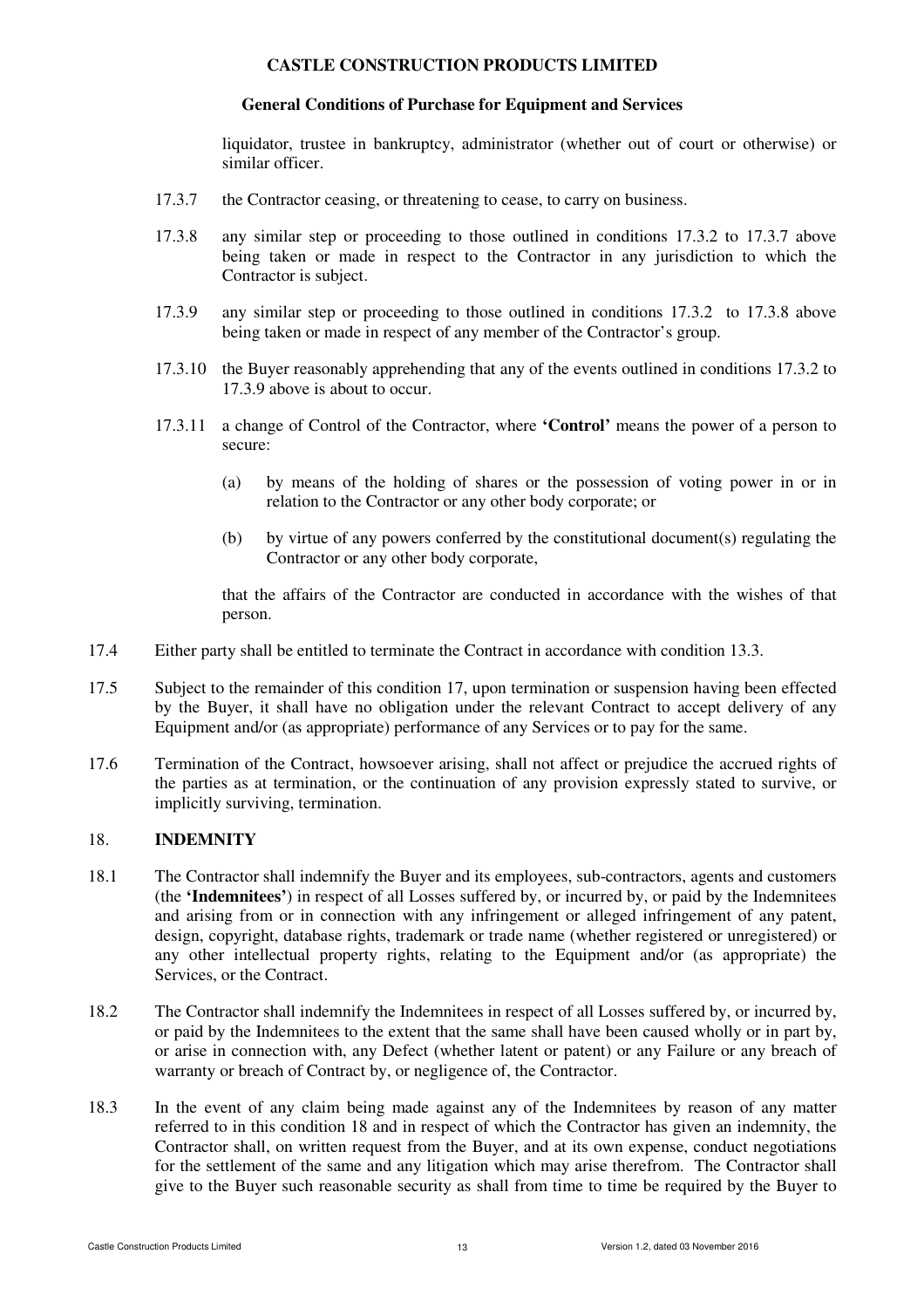### **General Conditions of Purchase for Equipment and Services**

cover the amount (to be reasonably estimated by the Buyer) of any Losses for which the Indemnitees may become liable and the Contractor shall not settle any claim without the Buyer's consent, such consent not to be unreasonably withheld or delayed. If the Indemnitees afford any assistance to the Contractor in connection with such negotiations and litigation, the Contractor shall repay any costs and expenses (including any legal costs and expenses) incurred by or on behalf of the Indemnitees in doing so.

18.4 The provisions of this condition 18 shall remain in full force and effect notwithstanding the parties' remaining obligations under the Contract may have been discharged or otherwise terminated.

### 19. **REJECTION**

- 19.1 Without prejudice to any other right or remedy which the Buyer may have under the Contract or otherwise, if any part of the Equipment and/or (as appropriate) the Services is found not to be in accordance with the Contract, or if the Contractor has not complied with any of its obligations under the Contract (a **'Failure'**), the Buyer shall be entitled at its sole discretion to avail itself of any one or more of the following remedies (whether or not any part of the Equipment and/or (as appropriate) the Services has been accepted by the Buyer):
	- 19.1.1 to rescind the Contract.
	- 19.1.2 to terminate the Contract without liability to the Contractor.
	- 19.1.3 to refuse to accept any subsequent delivery of the Equipment and/or (as appropriate) performance of the Services without liability to the Contractor and to recover from the Contractor any money already paid by the Buyer in respect of such Equipment and/or (as appropriate) Services.
	- 19.1.4 to reject the Equipment and/or (as appropriate) the Services (or any part thereof) already delivered and/or performed, and return the rejected Equipment to the Contractor (at the Contractor's risk and expense), or make the rejected Equipment available for the Contractor to collect, and recover from the Contractor any money already paid by the Buyer in respect of such rejected Equipment and/or (as appropriate) Services.
	- 19.1.5 to give the Contractor the opportunity, at the Contractor's expense, to repair or replace the Equipment and/or (as appropriate) to re-execute the Services (at the premises of the Contractor, or the Buyer, or its customer, as directed by the Buyer) in which case, the Contractor shall repair or replace the Equipment and/or (as appropriate) re-execute the Services in accordance with the Buyer's instructions, in the shortest possible time frame and with minimum inconvenience to the Buyer and its customer, so that the Equipment and/or (as appropriate) the Services (and the Contractor) complies with the Contract.
	- 19.1.6 to procure, at the Contractor's expense, any goods and services required to make the Equipment and/or (as appropriate) Services comply with the Contract (including modifying or repairing the Equipment (or any part thereof) or procuring replacement goods or services).
	- 19.1.7 to recover from the Contractor any liquidated damages set out in the Order and/or the Special Conditions (as appropriate) and any other liquidated damages that the Contractor is due to pay as a result of the Failure.
	- 19.1.8 to claim damages for any Losses incurred or suffered as a result of the Failure.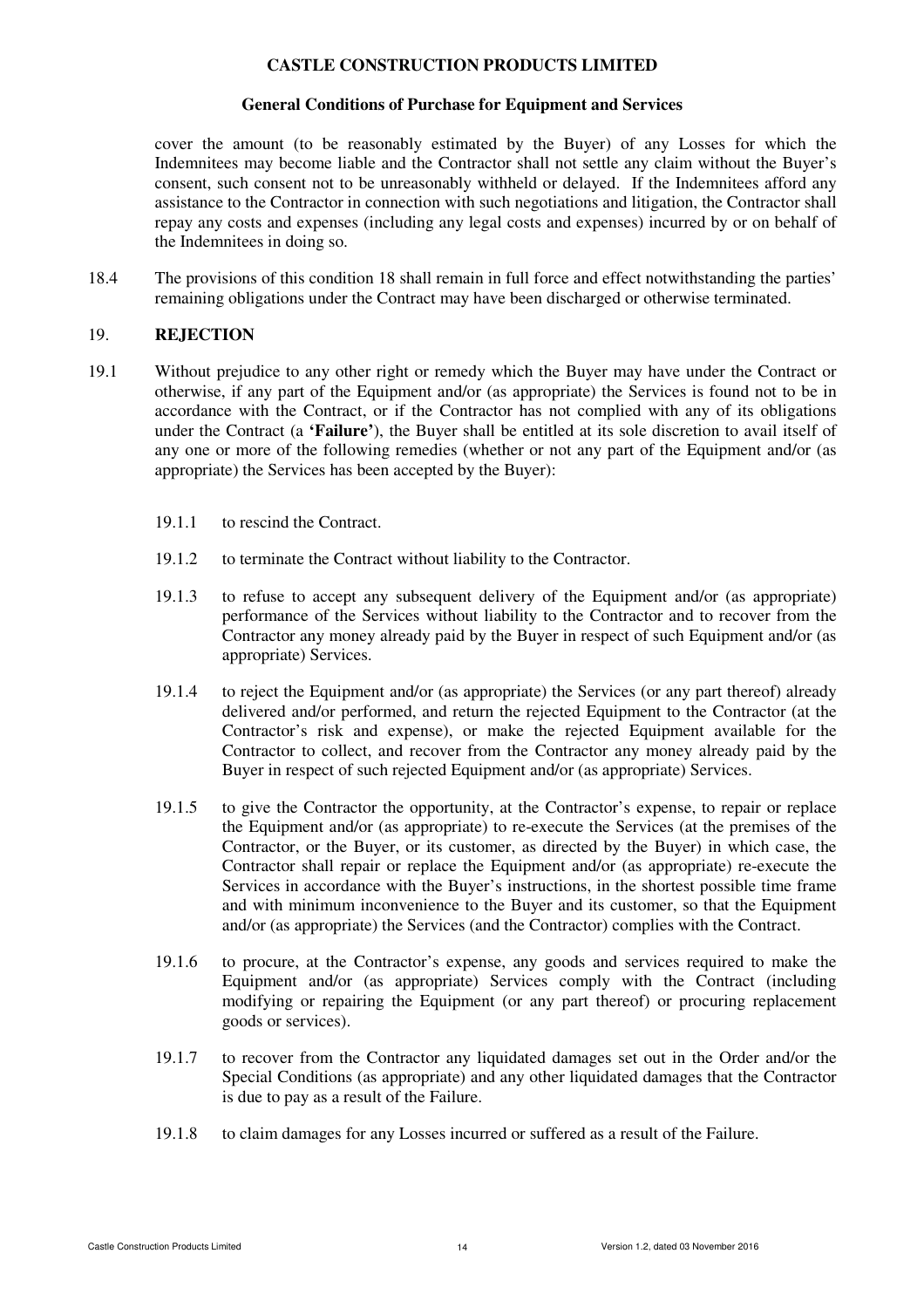# **General Conditions of Purchase for Equipment and Services**

### 20. **INSURANCE**

- 20.1 The Contractor shall put in place and maintain appropriate insurance policies with a reputable insurer acceptable to the Buyer, acting reasonably, to cover:
	- 20.1.1 any materials or property sent to the Contractor by, or on behalf of, the Buyer for any purpose in connection with the Contract, such insurance to be against any loss, damage or deterioration, which may occur whilst such materials or property are in the Contractor's custody or control.
	- 20.1.2 any Equipment which is stored by or on behalf of the Contractor for the Buyer pursuant to condition 14.8, such insurance to be against any loss, damage or deterioration, which may occur whilst such Equipment is in storage.
	- 20.1.3 for the duration of the Contract:
		- (a) the risks and liabilities accepted by the Contractor under this Contract (including public liability insurance, employers' liability insurance, products liability insurance and (where appropriate) professional indemnity insurance); and
		- (b) any insurance cover specified by the Buyer prior to commencement of the Contract.
- 20.2 The Contractor shall ensure that the Buyer's interest is noted (or that a generic interest clause has been included) on each insurance policy put in place and maintained pursuant to condition 20.1.
- 20.3 The Contractor shall promptly produce copies of its insurance policies if requested to do so by the Buyer.
- 20.4 Failure to comply with this condition 20 shall constitute a material breach of the Contract and in addition to any other remedies available to the Buyer under the Contract or otherwise, in the event of such default the Buyer may itself effect such insurance and deduct the cost from any payment or payments due to the Contractor under the Contract or otherwise recover the cost from the **Contractor**

## 21. **STATUTORY REQUIREMENTS**

The Contractor shall in all matters arising in the performance of the Contract conform, and shall ensure that the Equipment and/or (as appropriate) the Services (and any documentation provided in respect thereof) conform(s), with all statutes, statutory rules, orders, regulations, bye-laws, and other instruments having the force of law, from time to time in force and applicable to the Equipment and/or (as appropriate) the Services, any documentation provided in respect thereof, and the performance of the Contract, including those relating to the design, manufacture, packaging, packing, labelling, delivery, sale, resale, use and safe disposal of the Equipment and/or (as appropriate) the provision of the Services and including those applicable in the country where the Equipment will be used and/or (as appropriate) the Services will be performed (together the **'Applicable Laws and Regulations'**).

### 22. **ASSIGNMENT AND SUB-CONTRACTING**

The Contractor shall not, without the prior express consent in writing of the Buyer, assign or transfer or purport to assign or transfer the Contract or any part of it to any other person, firm or company. The Contractor shall not, without the prior express consent in writing of the Buyer, subcontract the Contract or any part of it and any sub-contracting made (whether with or without the Buyer's consent) shall not relieve the Contractor of any of its obligations under the Contract. The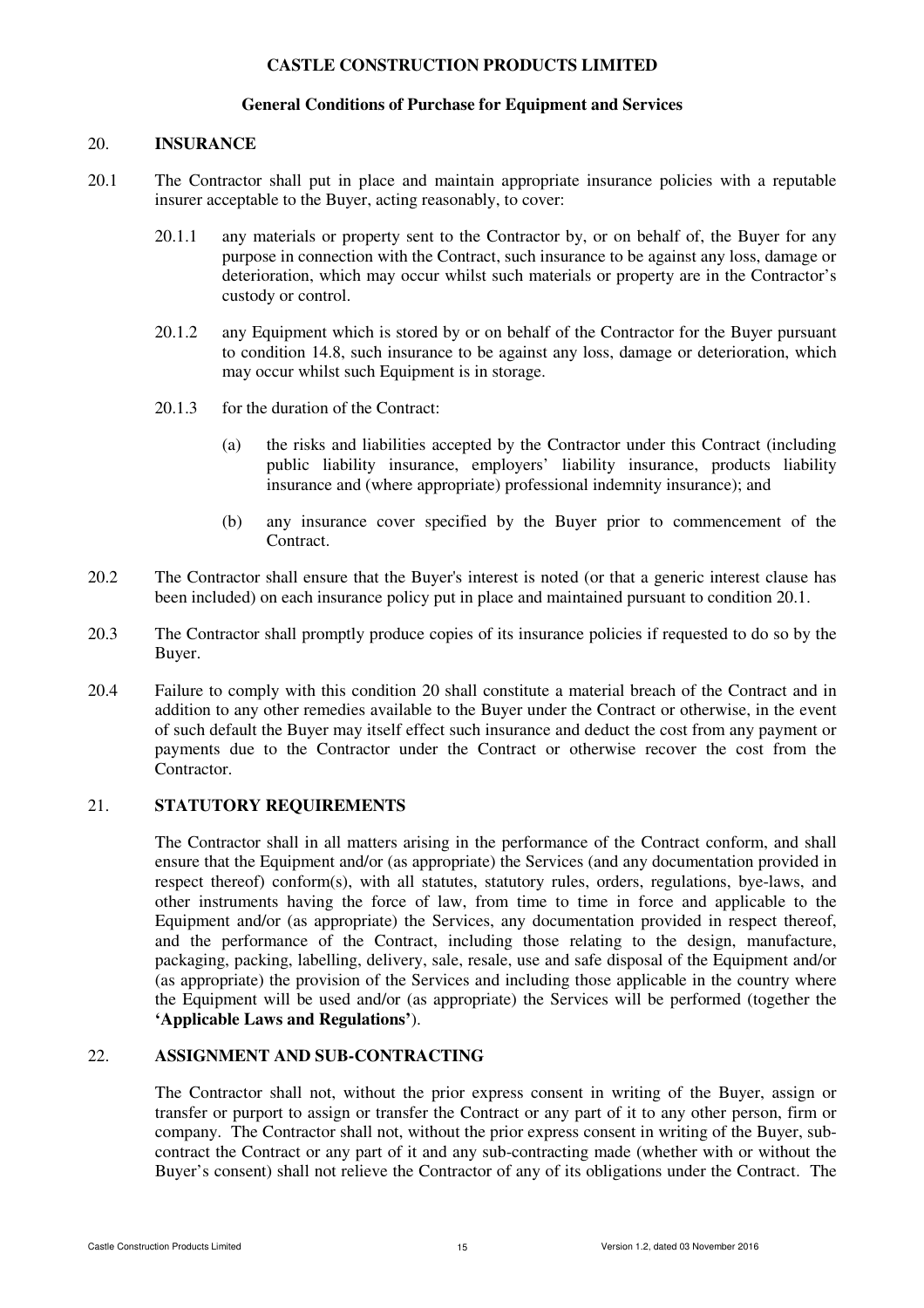### **General Conditions of Purchase for Equipment and Services**

Contractor shall be responsible for the acts and omissions of its sub-contractors. The Buyer may assign or transfer the Contract or any part of it to any person, firm or company without consent.

### 23. **CONTRACTOR'S DEFAULT**

- 23.1 If the Contract is terminated by the Buyer (other than for convenience) before the Equipment is delivered, or if the Equipment is not delivered in accordance with the timescales in the Contract, or if the Buyer concludes, in its reasonable belief, that the Contractor has not conducted his work so as to be able to deliver the Equipment at the time specified in the Contract and the Buyer notifies the Contractor accordingly; then, without prejudice to the Buyer's rights accruing under the Contract or otherwise, the Buyer shall have the right, by serving notice, to require the Contractor to deliver, on demand, the Equipment (or any part thereof and in whatever state it may be in) (the **'Unfinished Equipment'**) to the address specified by the Buyer in that notice and the Contractor shall deliver the Unfinished Equipment and oblige any third party in possession or custody of the Unfinished Equipment to deliver it on demand to the Buyer.
- 23.2 If the Contractor fails to deliver the Unfinished Equipment (or procure such delivery) within seven (7) days of any such notice, then in addition to any other remedies that may be available to the Buyer under the Contract or otherwise, the Contractor grants the Buyer a right of access to the Contractor's premises (and shall oblige any third party in possession or custody of the Unfinished Equipment to grant the Buyer a right of access in relation to any other premises where the Unfinished Equipment is being held) to uplift the Unfinished Equipment and thereafter the Buyer may itself, or employ others to, manufacture or complete the Unfinished Equipment so that it complies with the Contract.
- 23.3 The Contractor shall afford the Buyer all necessary assistance to enable the Buyer to exercise its rights hereunder, including any assistance required to identify the premises where the Unfinished Equipment is located, the owner of those premises and the exact location of the Unfinished Equipment in those premises. In addition, the Contractor authorises the Buyer to execute all documents (and undertake such other actions) as might be necessary to enable the Buyer to recover the Unfinished Equipment from any third party, as agent for the Contractor or otherwise.
- 23.4 The Contractor shall be liable to pay the Buyer for any Losses incurred in taking possession of and removing the Unfinished Equipment and having it manufactured or completed (and for any other Losses suffered or incurred in connection therewith) and the Buyer shall be entitled to retain any monies due or becoming due to the Contractor under this or any other Contract issued to the Contractor by the Buyer and apply the same in payment of any such Losses. If the Losses exceed the monies retained by the Buyer, the Contractor shall pay such excess to the Buyer upon the Buyer's first written demand.
- 23.5 Where the Buyer does take possession of the Unfinished Equipment as aforesaid, the Buyer shall pay the Contractor a fair price for the Unfinished Equipment, such price to be determined by the Buyer, acting reasonably, provided that in no circumstances shall the price of the Unfinished Equipment exceed the Price, after deducting any Losses that the Contractor is liable for pursuant to condition 23.4.

# 24. **THIRD PARTIES**

A person who is not party to a Contract with the Buyer shall have no rights under the Contracts (Rights of Third Parties) Act 1999 to enforce any term of such Contract. This condition does not affect any right or remedy of any person, which exists or is available otherwise than pursuant to that Act.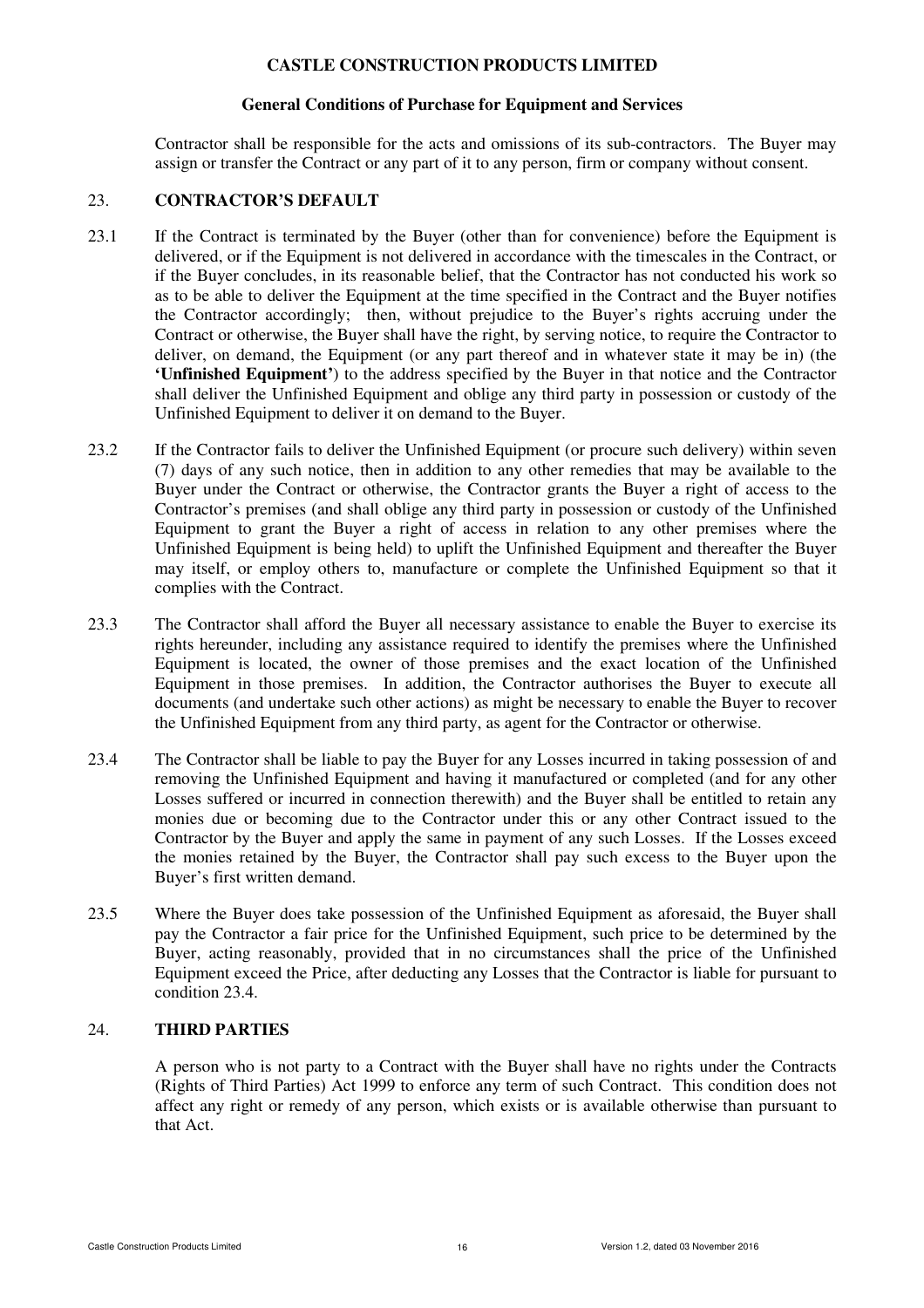#### **General Conditions of Purchase for Equipment and Services**

#### 25. **NOTICES**

Any notice given by one party to the other in connection with the Contract must be in writing (excluding fax or email) and may be delivered personally or by pre-paid first class post and in the case of post will be deemed to have been given 2 Working Days after the date of posting if posted from the UK to an address within the UK and 7 Working Days after the date of posting in any other situation. Notices shall be delivered or sent to the address of the parties set out in the Order, or to any other address notified in writing by one party to the other for the purpose of receiving notices in connection with the Contract. Each party may specify by notice to the other a particular individual or office holder to whom any notices served on it are to be addressed, in which case a notice shall not be validly given unless so addressed. Unless otherwise notified, any notice issued to the Buyer in respect of the Contract must be marked for the attention of the buyer responsible for issuing the Order (as set out in the Order).

## 26. **SEVERANCE**

If any provision of the Contract (or part of any provision) is found by any court or other authority of competent jurisdiction to be illegal, invalid or unenforceable, that provision (or part-provision) shall, to the extent required, be deemed not to form part of the Contract, and the validity and enforceability of the other provisions of the Contract shall not be affected.

#### 27. **REMEDIES AND WAIVER**

- 27.1 Any right or remedy that the Buyer has under this Contract is in addition to (and not in substitution of) the Buyer's remaining rights and remedies under this Contract and at law and any waiver by the Buyer of any right or remedy under this Contract or at law shall not operate to discharge or restrict its remaining rights as aforesaid.
- 27.2 Any single or partial exercise by the Buyer of any right or remedy provided under this Contract or at law shall not preclude or restrict the exercise of that, or any other right or remedy.
- 27.3 The Buyer's failure to exercise, or its delay in exercising, a right or remedy provided under this Contract or at law shall not constitute a waiver of that right or remedy, or of any other rights or remedies, nor shall it preclude or restrict the further exercise of that or any other right or remedy.

# 28. **ANTI-CORRUPTION**

- 28.1 Contractor declares and undertakes that in relation to the performance of this Contract:
	- 28.1.1 it has not offered or given, and will not offer or give, directly or indirectly, any bribe or other improper benefit or advantage, financial or otherwise, including gifts and hospitality (other than gifts and hospitality which are reasonable and proportionate),to any individual or organisation for the purpose of influencing or rewarding the improper performance of any function or activity by such individual or organisation or, without limitation to the foregoing, otherwise has not bribed and will not bribe another person in connection with the performance or proposed performance of any function or activity; or
	- 28.1.2 it has not demanded or accepted, and will not demand or accept, directly or indirectly, any bribe or other improper benefit or advantage, financial or otherwise, including gifts and hospitality (other than gifts and hospitality which are reasonable and proportionate), for itself or any individual or organisation intending as a consequence to perform or procure the performance improperly of any function or activity or, without limitation to the foregoing, otherwise has not been and will not be bribed in connection with the performance or proposed performance of any function or activity; or